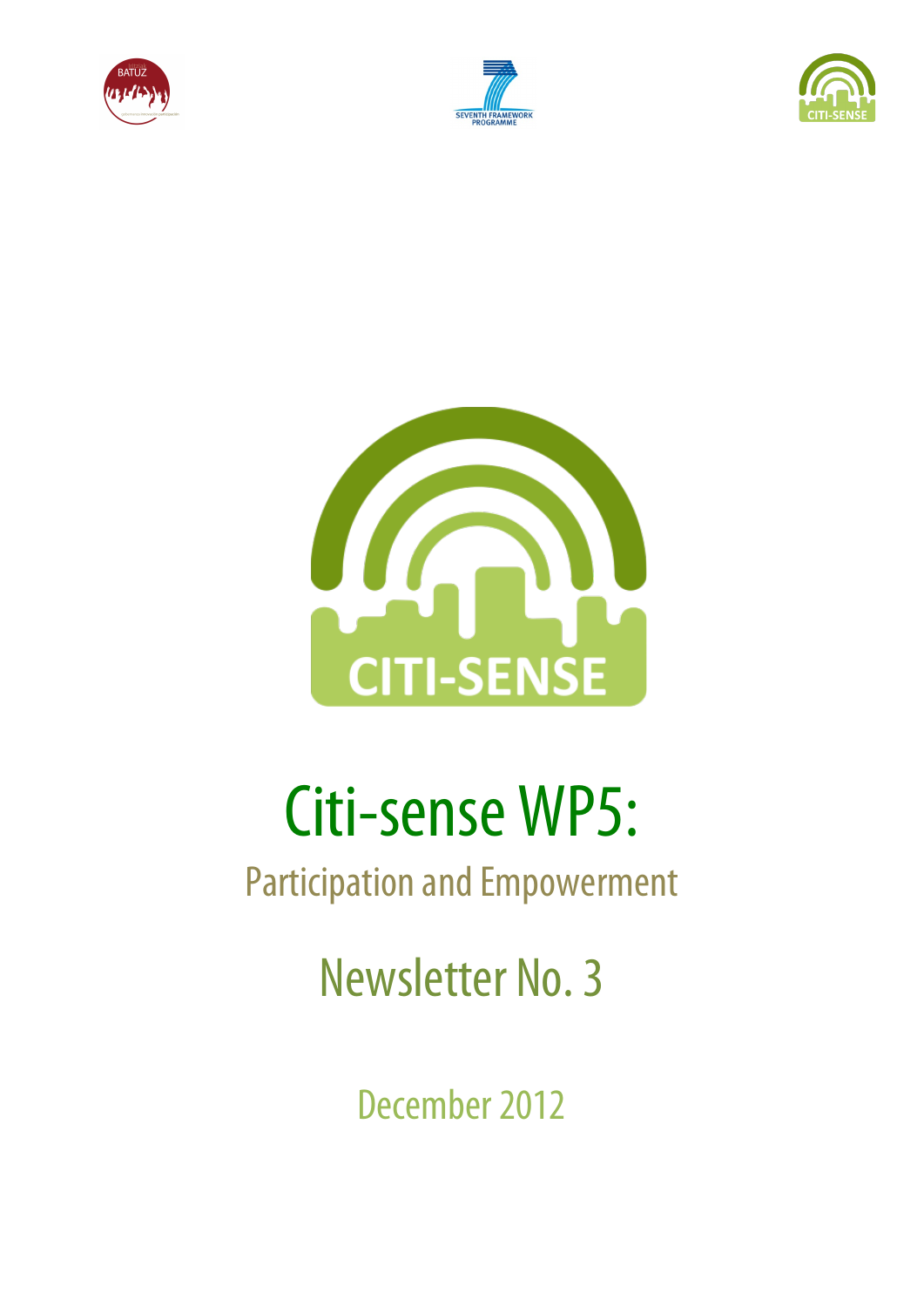





## Articles and Publications.

#### **Democracy in Motion: Evaluating the Practice and Impact of Deliberative Civic Engagement.**

Although the field of deliberative civic engagement is growing rapidly around the world, our knowledge and understanding of its practice and impacts remain highly fragmented. Democracy in Motion represents the first comprehensive attempt to assess the practice and impact of deliberative civic engagement.

http://www.amazon.com/Democracy-Motion-Evaluating-Deliberative-Engagement/dp/0199899282/ref=sr\_1\_1?ie=UTF8&qid=1353967435&s=books&sr=1-1

#### **Sustainable Cities: Where are the People?**

The social dimensions of sustainability are largely overlooked in debates, policy and practice around sustainable urbanism. Environmental issues dominate thinking, and ecologicaland technological solutions dominate practice. This article argues it is time to put people back into the picture and develop a broader understanding of what sustainability means for cities.In the past decade, the idea of sustainable cities has generated a proliferation of international initiatives, policies, networks and conferences, to drive new ideas and approaches to urban planning and development.

http://urbantimes.co/2012/03/sustainable-cities-where-are-the-people/

#### **Why scaling up sustainable urban growth is critical for the planet.**

In 2010, we quietly crossed a global threshold: The majority of the world went from living in rural areas to living in cities. As with foreign direct investment flows and the rise of atmospheric carbon-dioxide concentrations, this shift is a reminder that we live among imperceptible but significant megatrends. By 2050, it is estimated that 70 percent of all people will live in cities, and the infrastructure needs to accommodate them and sustain this growth are massive, requiring a delicate balance of social, environmental, and economic considerations.

http://www.greenbiz.com/blog/2012/11/26/scaling-sustainable-urban-growth

#### **Las Smartcities ya tienen su página.**

Varios foros se han hecho eco de la aparición de un portal específico para las ciudades inteligentes y nosotros no queríamos dejar pasar tampoco la oportunidad de difundir este acontecimiento en nuestro blog. Las Smartcities ya tienen una página web específica, eSMARTcity.es donde encontraremos todo tipo de noticias e información sobre las ciudades inteligentes. Y

http://www.esmartcity.es/noticiasDetalle.aspx?id=5174&c=6&idm=10&pat=10

#### **Open-air computers. Cities are turning into vast data factories.**

In 1995 George Gilder, an American writer, declared that "cities are leftover baggage from the industrial era." Electronic communications would become so easy and universal that people and businesses would have no need to be near one another. Humanity, Mr Gilder thought, was "headed for the death of cities".

http://www.economist.com/news/special-report/21564998-cities-are-turning-vast-data-factories-open-air-computers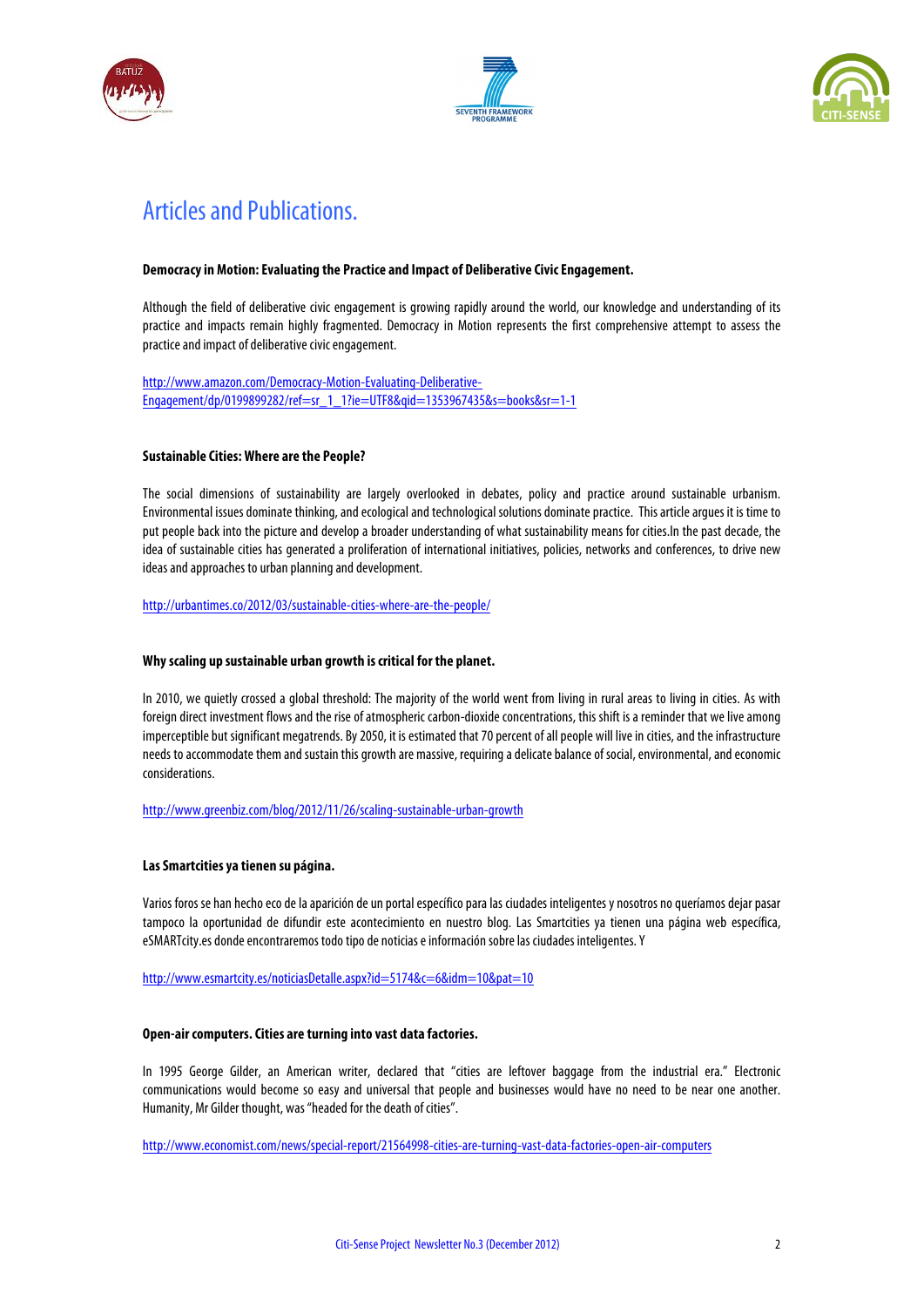





#### **How Open Data Can Revolutionize Environmental Reporting.**

Global content on PBS MediaShift is sponsored by City University London's International Journalism MA, a one-year professional Masters degree for the globally-minded journalist. Journalism is changing – we'll give you the know-how to succeed. Apply today for entry in September 2013.

For environmental journalists around the world, a lack of access to data on issues from oceans to sanitation can make it hard to report accurately on projects and policies. But technology may be changing the game.

http://www.pbs.org/mediashift/2012/11/how-open-data-can-revolutionize-environmental-reporting333.html

## Dynamics and methodologies.

#### **Tools for Community Planning, Part 1: Three Stories.**

At OpenPlans, we want to see more citizen-led neighborhood planning. We believe that online tools can help people connect, gather data and organize for positive local change.

We're always on the lookout for opportunities to build new tools for community planning. When we identify a problem and a tool that can help fix it, we build that tool as an open source software project — for example, Shareabouts, which helps people crowdsource information like dangerous intersections or stations where more bike parking is needed. We want to build tools that serve real needs, through careful discovery of problems and people's existing approach. When you spend most of your time in front of a computer (like we do), it's essential to go out and talk to people on the ground.

http://openplans.org/2012/10/tools-for-community-planning-part-1-three-stories/

#### **Guía de participación ciudadana: "¿Cómo trabajar la participación en las aulas? Guía práctica".**

Esta herramienta de trabajo se ha desarrollado desde el Plan Joven Municipal del Ayuntamiento de Vitoria-Gasteiz y puede ser de mucha utilidad en el trabajo docente y educativo, tanto de la educación formal como de la no formal en el ámbito del Tiempo Libre.

La herramienta sirve para trabajar la participación ciudadana. Somos conscientes de la importancia que la participación ciudadana tiene en nuestra sociedad y estamos convencidos de que se debe trabajar desde edades tempranas. Las posibilidades que se tienen para trabajar este tema en los centros escolares son muchas, ya que a participar se aprende participando, y es por todo esto por lo que ponemos en tus manos esta guía.

http://www.vitoria-gasteiz.org/wb021/http/contenidosEstaticos/adjuntos/es/75/13/47513.pdf

#### **World Café Europe.**

Our vision is a Europe where citizens actively engage to find concrete solutions for the key social issues of their time. We are an emerging group of engaged individuals from all over Europe who are committed to contribute to the on-going development of the WORLD CAFÉ by providing forums to try out new approaches in real-life environments. All of our efforts are designed to foster a new culture of conversation among organizations, businesses and people from all walks of life.

http://www.worldcafe.eu/frontend/index.php